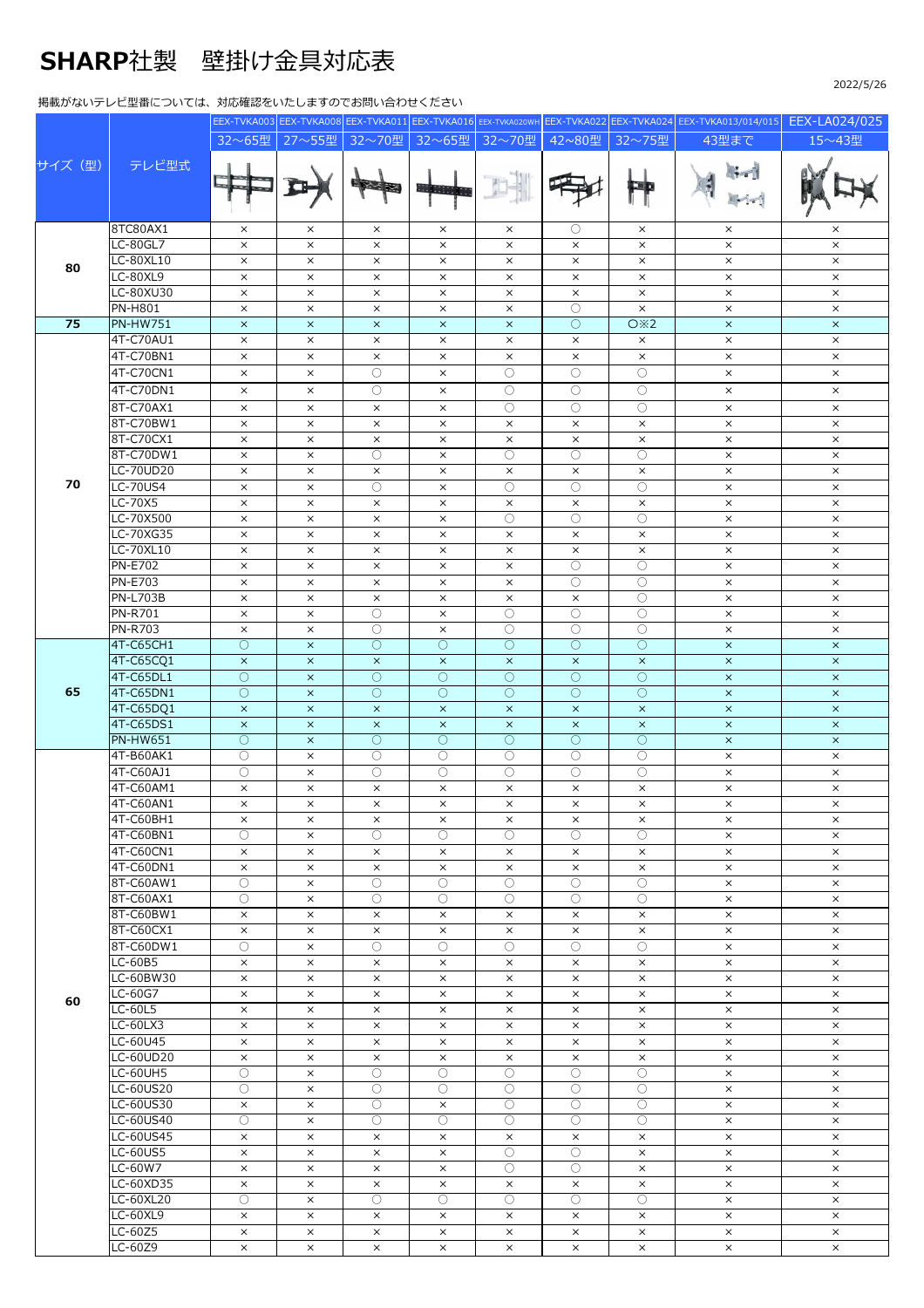|         |                                   |                                |                        |                                 |                        |                          |                                     |                        | EEX-TVKA003 EEX-TVKA008 EEX-TVKA011 EEX-TVKA016 EEX-TVKA020WH EEX-TVKA022 EEX-TVKA024 EEX-TVKA013/014/015 | EEX-LA024/025                  |
|---------|-----------------------------------|--------------------------------|------------------------|---------------------------------|------------------------|--------------------------|-------------------------------------|------------------------|-----------------------------------------------------------------------------------------------------------|--------------------------------|
|         |                                   | 32~65型                         | 27~55型                 | 32~70型                          | 32~65型                 | 32~70型                   | 42~80型                              | 32~75型                 | 43型まで                                                                                                     | 15~43型                         |
| サイズ (型) | テレビ型式                             |                                |                        |                                 | <b>HALL I</b>          |                          |                                     | <b>Emp</b>             |                                                                                                           |                                |
|         | <b>PN-E601</b>                    | $\times$                       | $\times$               | $\times$                        | $\times$               | O                        | O                                   | О                      | $\times$                                                                                                  | $\times$                       |
|         | <b>PN-E603</b>                    | $\times$                       | $\times$               | $\bigcirc$                      | $\bigcirc$             | $\bigcirc$               | 0                                   | $\bigcirc$             | $\times$                                                                                                  | $\times$                       |
|         | <b>PN-HM651</b>                   | $\bigcirc$                     | $\times$               | $\bigcirc$                      | 0                      | $\bigcirc$               | 0                                   | $\bigcirc$             | $\times$                                                                                                  | $\times$                       |
| 60      | <b>PN-L601B</b>                   | $\times$                       | $\times$               | $\times$                        | $\times$               | $\times$                 | $\times$                            | $\bigcirc$             | $\times$                                                                                                  | $\times$                       |
|         | <b>PN-L602B</b><br><b>PN-R603</b> | $\times$<br>$\overline{\circ}$ | $\times$<br>$\times$   | $\times$<br>$\circlearrowright$ | $\times$<br>О          | $\times$<br>О            | $\times$<br>О                       | $\circ$<br>О           | $\times$<br>$\times$                                                                                      | $\times$<br>$\times$           |
|         | <b>PN-R606</b>                    | $\overline{\circ}$             | $\times$               | $\bigcirc$                      | $\bigcirc$             | $\bigcirc$               | $\bigcirc$                          | $\bigcirc$             | $\times$                                                                                                  | $\times$                       |
| 58      | LC-58U30                          | $\times$                       | $\times$               | $\times$                        | $\times$               | $\times$                 | $\times$                            | $\times$               | $\times$                                                                                                  | $\times$                       |
|         | 4T-C55AJ1                         | $\times$                       | $\times$               | $\times$                        | $\times$               | $\times$                 | $\times$                            | $\times$               | $\times$                                                                                                  | $\times$                       |
|         | 4T-C55BL1                         | $\times$                       | $\times$               | $\times$                        | $\times$               | $\times$                 | $\times$                            | $\times$               | $\times$                                                                                                  | $\times$                       |
|         | 4T-C55CH1                         | $\times$                       | $\times$               | $\times$                        | $\times$               | $\times$                 | $\times$                            | $\times$               | $\times$                                                                                                  | $\times$                       |
|         | 4T-C55CL1                         | $\times$                       | $\times$               | $\times$                        | $\times$               | $\times$                 | $\times$                            | $\times$               | $\times$                                                                                                  | $\times$                       |
|         | 4T-C55CN1                         | $\times$                       | $\times$               | $\times$                        | $\times$               | $\times$                 | $\times$                            | $\times$               | $\times$                                                                                                  | $\times$                       |
|         | 4T-C55CQ1                         | $\times$                       | $\times$               | $\times$                        | $\times$               | $\times$                 | $\times$                            | $\times$               | $\times$                                                                                                  | $\times$                       |
|         | 4T-C55DN1<br>4T-C55DQ1            | $\times$<br>$\times$           | $\times$<br>$\times$   | $\times$<br>$\times$            | $\times$<br>$\times$   | $\times$<br>$\times$     | $\times$<br>$\times$                | $\times$<br>$\times$   | $\times$<br>$\times$                                                                                      | $\times$<br>$\times$           |
|         | 4T-C55DS1                         | $\times$                       | $\times$               | $\times$                        | $\times$               | $\times$                 | $\times$                            | $\times$               | $\times$                                                                                                  | $\times$                       |
|         | LC-55U30                          | $\times$                       | $\times$               | $\times$                        | $\times$               | $\times$                 | $\times$                            | $\times$               | $\times$                                                                                                  | $\times$                       |
| 55      | LC-55U40                          | $\times$                       | $\times$               | $\times$                        | $\times$               | $\times$                 | $\times$                            | $\times$               | $\times$                                                                                                  | $\times$                       |
|         | LC-55U45                          | $\circ$                        | $\overline{\circ}$     | $\bigcirc$                      | $\bigcirc$             | $\bigcirc$               | $\bigcirc$                          | $\bigcirc$             | $\times$                                                                                                  | $\times$                       |
|         | <b>LC-55UH5</b>                   | $\times$                       | $\times$               | $\times$                        | $\times$               | $\times$                 | $\times$                            | $\times$               | $\times$                                                                                                  | $\times$                       |
|         | LC-55US40<br><b>LC-55US45</b>     | $\times$                       | $\times$               | $\times$                        | $\times$               | $\times$                 | $\times$                            | $\times$               | $\times$                                                                                                  | $\times$                       |
|         | <b>LC-55US5</b>                   | $\times$<br>$\times$           | $\times$<br>$\times$   | $\times$<br>$\times$            | $\times$<br>$\times$   | $\times$<br>$\times$     | $\times$<br>$\times$                | $\times$<br>$\times$   | $\times$<br>$\times$                                                                                      | $\times$<br>$\times$           |
|         | LC-55W30                          | $\times$                       | $\times$               | $\times$                        | $\times$               | $\times$                 | $\times$                            | $\times$               | $\times$                                                                                                  | $\times$                       |
|         | LC-55W35                          | $\times$                       | $\times$               | $\times$                        | $\times$               | $\times$                 | $\times$                            | $\times$               | $\times$                                                                                                  | $\times$                       |
|         | LC-55XD45                         | $\times$                       | $\times$               | $\times$                        | $\times$               | $\times$                 | $\times$                            | $\times$               | $\times$                                                                                                  | $\times$                       |
|         | <b>PN-HW551</b>                   | $\bigcirc$                     | $\circ$                | $\bigcirc$                      | $\bigcirc$             | $\bigcirc$               | 0                                   | $\bigcirc$             | $\times$                                                                                                  | $\times$                       |
|         | <b>PN-U553</b>                    | O                              | $\circ$                | $\circ$                         | O                      | $\bigcirc$               | $\circ$                             | 0                      | $\times$                                                                                                  | $\times$                       |
|         | <b>PN-Y556</b><br>LC-52DZ3        | $\bigcirc$<br>$\times$         | $\times$<br>$\times$   | $\bigcirc$<br>$\times$          | $\bigcirc$<br>$\times$ | $\bigcirc$<br>$\times$   | $\bigcirc$<br>$\boldsymbol{\times}$ | $\bigcirc$<br>$\times$ | $\times$<br>$\times$                                                                                      | $\times$<br>$\bar{\mathsf{x}}$ |
|         | <b>LC-52ES50</b>                  | $\overline{O}$                 | $\circ$                | $\circ$                         | $\circ$                | $\circ$                  | O                                   | O                      | $\times$                                                                                                  | $\times$                       |
|         | <b>LC-52EX5</b>                   | $\times$                       | $\times$               | $\times$                        | $\times$               | $\times$                 | $\times$                            | $\times$               | $\times$                                                                                                  | $\times$                       |
|         | LC-52G9                           | $\times$                       | $\times$               | $\times$                        | $\times$               | $\times$                 | $\times$                            | $\boldsymbol{\times}$  | $\boldsymbol{\times}$                                                                                     | $\boldsymbol{\times}$          |
|         | LC-52GX1W                         | $\times$                       | $\times$               | $\bigcirc$                      | $\times$               | $\bigcirc$               | $\bigcirc$                          | $\bigcirc$             | $\times$                                                                                                  | $\times$                       |
|         | LC-52L5<br>LC-52LX3               | $\times$                       | $\circ$<br>$\times$    | $\times$<br>$\circ$             | $\times$<br>$\times$   | $\times$<br>Ō            | $\times$<br>$\circ$                 | $\times$<br>$\times$   | $\times$<br>$\times$                                                                                      | $\times$<br>$\times$           |
|         | <b>LC-52SE1</b>                   | $\times$<br>$\times$           | $\times$               | $\times$                        | $\times$               | $\times$                 | $\times$                            | $\times$               | $\times$                                                                                                  | $\times$                       |
| 52      | LC-52UD20                         | $\times$                       | $\times$               | $\times$                        | $\times$               | $\times$                 | $\times$                            | $\times$               | $\times$                                                                                                  | $\times$                       |
|         | <b>LC-52US20</b>                  | $\bigcirc$                     | 0                      | $\bigcirc$                      | O                      | $\bigcirc$               | $\bigcirc$                          | $\bigcirc$             | $\times$                                                                                                  | $\times$                       |
|         | LC-52US30                         | $\bigcirc$                     | $\overline{O}$         | $\bigcirc$                      | $\bigcirc$             | $\bigcirc$               | $\bigcirc$                          | $\bigcirc$             | $\times$                                                                                                  | $\times$                       |
|         | LC-52W10                          | $\times$                       | $\times$               | $\times$                        | $\times$               | $\times$                 | $\times$                            | $\times$               | $\times$                                                                                                  | $\times$                       |
|         | LC-52XL20<br><b>LC-52XL9</b>      | $\times$<br>$\times$           | $\times$<br>$\times$   | $\times$<br>$\times$            | $\times$<br>$\times$   | $\times$<br>$\times$     | $\times$<br>$\times$                | $\times$<br>$\times$   | $\times$<br>$\times$                                                                                      | $\times$<br>$\times$           |
|         | LC-52Z5                           | $\times$                       | $\times$               | $\times$                        | $\times$               | $\times$                 | $\times$                            | $\times$               | $\times$                                                                                                  | $\times$                       |
|         | <b>PN-E521</b>                    | $\circ$                        | $\circ$                | $\circ$                         | $\circ$                | $\circ$                  | $\circ$                             | $\circ$                | $\times$                                                                                                  | $\times$                       |
|         | 4T-C50AH1                         | $\circ$                        | $\times$               | $\circ$                         | О                      | $\circlearrowright$      | 0                                   | $\times$               | $\times$                                                                                                  | $\times$                       |
|         | 4T-C50AH2                         | $\circ$                        | $\circ$                | $\bigcirc$                      | $\bigcirc$             | $\bigcirc$               | $\bigcirc$                          | $\circ$                | $\times$                                                                                                  | $\times$                       |
|         | 4T-C50AJ1<br>4T-C50AM1            | $\circ$                        | $\times$               | $\circ$                         | О                      | O                        | $\circ$                             | $\times$               | $\times$                                                                                                  | $\times$                       |
|         | 4T-C50AN1                         | $\times$<br>$\times$           | $\times$<br>$\times$   | $\times$<br>$\times$            | $\times$<br>$\times$   | $\times$<br>$\times$     | $\times$<br>$\times$                | $\times$<br>$\times$   | $\times$<br>$\times$                                                                                      | $\times$<br>$\times$           |
|         | 4T-C50BH1                         | $\circ$                        | ×                      | $\circlearrowright$             | О                      | O                        | 0                                   | $\circ$                | $\times$                                                                                                  | $\times$                       |
|         | 4T-C50BL1                         | $\times$                       | $\times$               | $\times$                        | $\times$               | $\times$                 | $\times$                            | $\times$               | $\times$                                                                                                  | $\times$                       |
|         | 4T-C50BN1                         | $\times$                       | $\times$               | $\times$                        | $\times$               | $\times$                 | $\times$                            | $\times$               | $\times$                                                                                                  | $\times$                       |
|         | 4T-C50CH1                         | $\times$                       | $\times$               | $\times$                        | $\times$               | $\times$                 | $\times$                            | $\times$               | $\times$                                                                                                  | $\times$                       |
|         | 4T-C50CL1<br>4T-C50CN1            | $\times$<br>$\times$           | $\times$<br>$\times$   | $\times$<br>$\times$            | $\times$<br>$\times$   | $\times$<br>$\times$     | $\times$<br>$\times$                | $\times$<br>$\times$   | $\times$<br>$\times$                                                                                      | $\times$<br>$\times$           |
|         | 4T-C50DL1                         | $\times$                       | $\times$               | $\times$                        | $\times$               | $\times$                 | $\times$                            | $\times$               | $\times$                                                                                                  | $\times$                       |
| 50      | 4T-C50DN2                         | $\times$                       | $\times$               | $\times$                        | $\times$               | $\times$                 | $\times$                            | $\times$               | $\times$                                                                                                  | $\times$                       |
|         | LC-50BW30                         | $\circ$                        | 0                      | $\circ$                         | $\circlearrowright$    | 0                        | 0                                   | 0                      | $\times$                                                                                                  | $\times$                       |
|         | LC-50U20<br>LC-50U30              | O<br>$\bigcirc$                | $\circ$<br>$\bigcirc$  | $\bigcirc$<br>$\bigcirc$        | О<br>$\bigcirc$        | $\circlearrowright$<br>0 | $\circ$<br>0                        | 0<br>$\bigcirc$        | $\times$<br>$\times$                                                                                      | $\times$<br>$\times$           |
|         | LC-50U40                          | $\bigcirc$                     | $\times$               | $\bigcirc$                      | $\bigcirc$             | $\bigcirc$               | 0                                   | $\times$               | $\times$                                                                                                  | $\times$                       |
|         | LC-50U45                          | O                              | $\times$               | $\bigcirc$                      | O                      | 0                        | $\circ$                             | $\times$               | $\times$                                                                                                  | $\times$                       |
|         | LC-50US40                         | $\overline{\circ}$             | $\times$               | О                               | 0                      | O                        | 0                                   | $\times$               | $\times$                                                                                                  | $\times$                       |
|         | LC-50US45                         | $\times$                       | $\times$               | $\times$                        | $\times$               | $\times$                 | $\times$                            | $\times$               | $\times$                                                                                                  | $\times$                       |
|         | <b>LC-50US5</b><br>LC-50W20       | $\times$<br>$\circ$            | $\times$<br>$\bigcirc$ | $\times$<br>$\bigcirc$          | $\times$<br>O          | $\times$<br>O            | $\times$<br>$\bigcirc$              | $\times$               | $\times$                                                                                                  | $\times$                       |
|         | LC-50W30                          | $\circ$                        | $\circ$                | $\bigcirc$                      | $\bigcirc$             | $\bigcirc$               | $\bigcirc$                          | $\times$<br>$\times$   | $\times$<br>$\times$                                                                                      | $\times$<br>$\times$           |
|         | LC-50W35                          | $\bigcirc$                     | $\bigcirc$             | $\bigcirc$                      | О                      | $\circlearrowright$      | О                                   | $\times$               | $\times$                                                                                                  | $\times$                       |
|         | PN-HW501                          | $\circ$                        | $\circ$                | $\circ$                         | $\circlearrowright$    | О                        | $\circ$                             | 0                      | $\times$                                                                                                  | $\times$                       |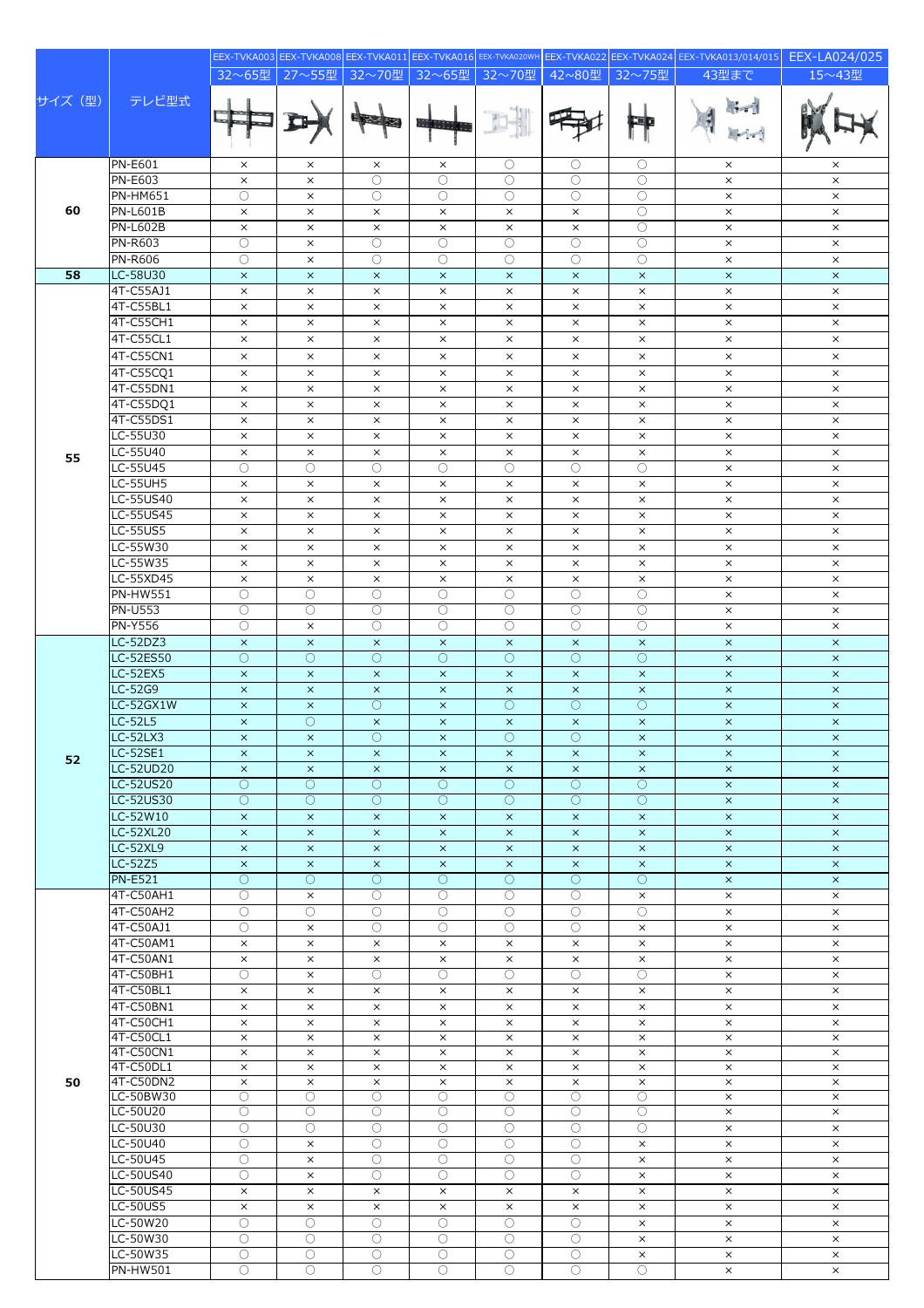|         |                               |                          |                                  |                                   |                                   |                                            |                                   |                                   | EEX-TVKA003 EEX-TVKA008 EEX-TVKA011 EEX-TVKA016 EEX-TVKA020WH EEX-TVKA022 EEX-TVKA024 EEX-TVKA013/014/015 | EEX-LA024/025                     |
|---------|-------------------------------|--------------------------|----------------------------------|-----------------------------------|-----------------------------------|--------------------------------------------|-----------------------------------|-----------------------------------|-----------------------------------------------------------------------------------------------------------|-----------------------------------|
|         |                               | 32~65型                   | 27~55型                           | 32~70型                            | 32~65型                            | 32~70型                                     | 42~80型                            | $32 \sim 75$ 쨒                    | 43型まで                                                                                                     | 15~43型                            |
| サイズ (型) | テレビ型式                         |                          |                                  |                                   |                                   |                                            |                                   | E T                               | 171                                                                                                       |                                   |
| 49      | <b>PN-R496</b>                | $\circ$                  | О                                | $\bigcirc$                        | $\circ$                           | O                                          | O                                 | $\bigcirc$                        | $\times$                                                                                                  | $\times$                          |
|         | <b>PN-Y496</b>                | $\bigcirc$               | $\bigcirc$                       | $\bigcirc$                        | $\circ$                           | $\bigcirc$                                 | $\bigcirc$                        | $\bigcirc$                        | $\times$                                                                                                  | $\times$                          |
| 47      | <b>PN-E471R</b>               | $\bigcirc$               | $\overline{\circ}$               | $\bigcirc$                        | $\bigcirc$                        | $\bigcirc$                                 | $\bigcirc$                        | $\bigcirc$                        | $\times$                                                                                                  | $\times$                          |
|         | <b>LC-46AE7</b>               | $\bigcirc$               | $\circ$                          | $\bigcirc$                        | $\bigcirc$                        | $\bigcirc$                                 | $\bigcirc$                        | $\boldsymbol{\times}$             | $\times$                                                                                                  | $\times$                          |
|         | $LC-46DX1$<br><b>LC-46DX2</b> | $\times$                 | $\circ$<br>$\overline{\bigcirc}$ | $\times$                          | $\times$                          | $\times$                                   | $\times$                          | $\times$                          | $\times$                                                                                                  | $\times$                          |
|         | <b>LC-46DX3</b>               | $\times$<br>$\bigcirc$   | $\bigcirc$                       | $\times$<br>$\bigcirc$            | $\times$<br>$\overline{\bigcirc}$ | $\times$<br>$\bigcirc$                     | $\times$<br>$\bigcirc$            | $\boldsymbol{\times}$<br>$\times$ | $\times$<br>$\times$                                                                                      | $\boldsymbol{\times}$<br>$\times$ |
|         | $LC-46DZ3$                    | $\times$                 | $\times$                         | $\times$                          | $\times$                          | $\times$                                   | $\times$                          | $\times$                          | $\times$                                                                                                  | $\times$                          |
|         | <b>LC-46ES50</b>              | $\bigcirc$               | $\circ$                          | $\bigcirc$                        | $\bigcirc$                        | $\bigcirc$                                 | $\bigcirc$                        | $\bigcirc$                        | $\times$                                                                                                  | $\times$                          |
|         | <b>LC-46F5</b>                | $\bigcirc$               | $\times$                         | $\bigcirc$                        | $\bigcirc$                        | $\bigcirc$                                 | $\bigcirc$                        | $\times$                          | $\times$                                                                                                  | $\times$                          |
| 46      | LC-46G9                       | $\bigcirc$               | $\circ$                          | $\bigcirc$                        | $\circ$                           | $\bigcirc$                                 | $\bigcirc$                        | $\times$                          | $\times$                                                                                                  | $\times$                          |
|         | LC-46LX1                      | $\times$                 | $\times$                         | $\times$                          | $\times$                          | $\times$                                   | $\times$                          | $\times$                          | $\times$                                                                                                  | $\times$                          |
|         | LC-46RX1W                     | $\bigcirc$               | $\circ$                          | $\bigcirc$                        | $\bigcirc$                        | $\bigcirc$                                 | $\bigcirc$                        | $\times$                          | $\times$                                                                                                  | $\boldsymbol{\times}$             |
|         | <b>LC-46V5</b>                | $\times$                 | $\times$                         | $\times$                          | $\times$                          | $\times$                                   | $\times$                          | $\boldsymbol{\times}$             | $\times$                                                                                                  | $\boldsymbol{\times}$             |
|         | LC-46W10                      | $\circ$                  | $\overline{O}$                   | $\circ$                           | $\circlearrowright$               | O                                          | $\bigcirc$                        | $\times$                          | $\times$                                                                                                  | $\times$                          |
|         | LC-46W9                       | $\bigcirc$               | $\bigcirc$                       | $\bigcirc$                        | $\bigcirc$                        | $\bigcirc$                                 | $\bigcirc$                        | $\boldsymbol{\times}$             | $\times$                                                                                                  | $\boldsymbol{\times}$             |
|         | LC-46XL10<br>LC-46XL20        | $\bigcirc$<br>$\circ$    | $\bigcirc$<br>О                  | $\times$<br>O                     | $\times$<br>О                     | $\times$<br>O                              | $\times$<br>O                     | $\times$<br>$\times$              | $\times$<br>$\times$                                                                                      | $\times$<br>$\times$              |
|         | 4T-C45AJ1                     | $\times$                 | $\times$                         | $\times$                          | $\times$                          | $\times$                                   | $\times$                          | $\times$                          | $\times$                                                                                                  | $\times$                          |
|         | 4T-C45AL1                     | $\times$                 | $\times$                         | $\times$                          | $\times$                          | $\times$                                   | $\times$                          | $\times$                          | $\times$                                                                                                  | $\times$                          |
|         | 4T-C45BL1                     | $\times$                 | $\times$                         | $\times$                          | $\times$                          | $\times$                                   | $\times$                          | $\times$                          | $\times$                                                                                                  | $\times$                          |
| 45      | 4T-C45BN1                     | $\times$                 | $\times$                         | $\times$                          | $\times$                          | $\times$                                   | $\times$                          | $\times$                          | $\times$                                                                                                  | $\times$                          |
|         | LC-45US40                     | $\times$                 | $\times$                         | $\times$                          | $\times$                          | $\times$                                   | $\times$                          | $\times$                          | $\times$                                                                                                  | $\times$                          |
|         | LC-45US45                     | $\times$                 | $\times$                         | $\times$                          | $\times$                          | $\times$                                   | $\times$                          | $\times$                          | $\times$                                                                                                  | $\times$                          |
|         | LC-45W5                       | $\times$                 | $\times$                         | $\times$                          | $\times$                          | $\times$                                   | $\times$                          | $\times$                          | $\times$                                                                                                  | $\times$                          |
|         | 4T-C43AM1                     | $\bigcirc$<br>$\bigcirc$ | $\circ$                          | $\bigcirc$<br>$\bigcirc$          | $\bigcirc$                        | $\bigcirc$<br>$\bigcirc$                   | $\bigcirc$<br>$\bigcirc$          | $\times$                          | $\times$                                                                                                  | $\times$<br>$\overline{O}$        |
|         | 4T-C43CL1<br>4T-C43CN1        | $\bigcirc$               | $\circ$<br>$\overline{O}$        | $\bigcirc$                        | $\circ$<br>$\overline{O}$         | $\bigcirc$                                 | $\circ$                           | $\times$<br>$\times$              | $\times$<br>$\times$                                                                                      | $\overline{O}$                    |
|         | 4T-C43DL1                     | $\bigcirc$               | $\overline{O}$                   | $\bigcirc$                        | $\bigcirc$                        | $\bigcirc$                                 | $\bigcirc$                        | $\times$                          | $\times$                                                                                                  | $\overline{O}$                    |
| 43      | 4T-C43DN2                     | $\bigcirc$               | $\circ$                          | $\bigcirc$                        | $\overline{O}$                    | $\bigcirc$                                 | $\bigcirc$                        | $\times$                          | $\times$                                                                                                  | $\overline{O}$                    |
|         | <b>PN-HW431</b>               | $\circ$                  | $\circ$                          | $\circ$                           | $\circlearrowright$               | $\circlearrowright$                        | $\bigcirc$                        | $\circ$                           | $\circ$                                                                                                   | $\bigcirc$                        |
|         | <b>PN-W435A</b>               | $\bigcirc$               | $\bigcirc$                       | $\bigcirc$                        | $\bigcirc$                        | $\bigcirc$                                 | $\bigcirc$                        | $\bigcirc$                        | $\bigcirc$                                                                                                | $\overline{O}$                    |
|         | PN-Y436                       | $\circ$                  | $\bigcirc$                       | $\bigcirc$                        | $\bigcirc$                        | $\bigcirc$                                 | $\bigcirc$                        | $\bigcirc$                        | $\times$                                                                                                  | $\times$                          |
|         | 2T-C42BE1                     | $\times$                 | $\circ$ $\times$ 1               | $\times$                          | $\circlearrowright \times 1$      | $\times$                                   | $\times$                          | $\times$                          | $\circ$                                                                                                   | $\circ$                           |
|         | 4T-C42DJ1                     | $\circ$                  | $\circ$                          | $\bigcirc$                        | 0                                 | 0                                          | $\bigcirc$                        | $\times$                          | $\times$                                                                                                  | $\times$                          |
|         | LC-42DS5<br><b>LC-42DS6</b>   | О                        | O                                | O                                 | 0                                 | 0                                          | $\bigcirc$                        | 0                                 | $\times$                                                                                                  | $\times$                          |
| 42      | <b>LC-42EX5</b>               | $\bigcirc$<br>$\bigcirc$ | О<br>$\bigcirc$                  | $\bigcirc$<br>$\circlearrowright$ | О<br>0                            | $\circlearrowright$<br>$\circlearrowright$ | $\bigcirc$<br>$\circlearrowright$ | $\circ$<br>$\circ$                | $\times$<br>×                                                                                             | $\times$<br>×                     |
|         | LC-42GX5                      | $\times$                 | $\times$                         | $\times$                          | $\times$                          | $\times$                                   | $\times$                          | $\times$                          | $\times$                                                                                                  | $\times$                          |
|         | PN-R426                       | $\bigcirc$               | 0                                | $\bigcirc$                        | $\bigcirc$                        | 0                                          | $\bigcirc$                        | $\bigcirc$                        | $\times$                                                                                                  | $\times$                          |
|         | <b>PN-Y425</b>                | O                        | $\circ$                          | O                                 | $\circ$                           | O                                          | О                                 | $\circ$                           | $\times$                                                                                                  | $\times$                          |
|         | 2T-B40AB1                     | $\times$                 | O X1                             | $\times$                          | $\overline{O}$ $\times 1$         | $\times$                                   | $\times$                          | $\times$                          | $\bigcirc$                                                                                                | $\overline{O}$                    |
|         | 2T-C40AE1                     | $\times$                 | $\circ$ $\times$ 1               | $\times$                          | $\circ$ $\times$ 1                | $\times$                                   | $\times$                          | $\times$                          | $\circ$                                                                                                   | $\circ$                           |
|         | 2T-C42BE1                     | $\times$                 | $\circ$ $\times$ 1               | $\times$                          | $\circlearrowright \times 1$      | $\times$                                   | $\times$                          | $\times$                          | $\circ$                                                                                                   | $\circ$                           |
|         | 4T-C40AJ1                     | $\bigcirc$               | $\bigcirc$                       | $\bigcirc$                        | 0                                 | $\bigcirc$                                 | $\bigcirc$                        | $\times$                          | $\times$                                                                                                  | $\overline{O}$                    |
|         | 4T-C40BH1<br>4T-C40BJ1        | $\times$<br>$\times$     | $\times$<br>$\times$             | $\times$<br>$\times$              | $\times$<br>$\times$              | $\times$<br>$\times$                       | $\times$<br>$\times$              | $\times$<br>$\times$              | $\overline{O}$<br>$\bigcirc$                                                                              | $\bigcirc$<br>$\circ$             |
|         | 4T-C40CL1                     | $\circ$                  | $\circ$                          | $\times$                          | $\times$                          | $\times$                                   | $\times$                          | $\times$                          | $\times$                                                                                                  | $\circ$                           |
|         | LB-T401                       | $\bigcirc$               | $\circ$                          | $\bar{\mathsf{x}}$                | $\times$                          | $\times$                                   | $\times$                          | $\bar{\mathsf{x}}$                | $\circ$                                                                                                   | $\overline{O}$                    |
|         | <b>LC-40AE6</b>               | $\bigcirc$               | $\overline{O}$                   | $\bigcirc$                        | $\bigcirc$                        | $\bigcirc$                                 | $\bigcirc$                        | $\bigcirc$                        | $\times$                                                                                                  | $\boldsymbol{\times}$             |
|         | <b>LC-40AE7</b>               | $\circ$                  | $\circ$                          | $\circ$                           | $\circ$                           | O                                          | $\circ$                           | $\times$                          | $\times$                                                                                                  | $\times$                          |
|         | LC-40AJ1                      | $\bigcirc$               | $\bigcirc$                       | $\bigcirc$                        | $\bigcirc$                        | $\bigcirc$                                 | $\bigcirc$                        | $\bigcirc$                        | $\times$                                                                                                  | $\bigcirc$                        |
|         | LC-40BH11                     | $\times$                 | $\circ$ $\times$ 1               | $\times$                          | $\circlearrowright \times 1$      | $\times$                                   | $\times$                          | $\times$                          | $\overline{O}$                                                                                            | $\circ$                           |
|         | LC-40BH30                     | $\times$                 | $\circlearrowright \times 1$     | $\times$                          | $\circlearrowright \times 1$      | $\times$                                   | $\times$                          | $\times$                          | $\circ$                                                                                                   | $\circ$                           |
| 40      | $LC-40DR9$                    | $\times$                 | $\times$                         | $\times$                          | $\times$                          | $\times$                                   | $\times$                          | $\times$                          | $\times$                                                                                                  | $\times$                          |
|         | <b>LC-40DS6</b>               | $\circ$<br>$\bigcirc$    | $\overline{O}$                   | $\circ$                           | $\bigcirc$                        | $\bigcirc$                                 | $\bigcirc$                        | $\bigcirc$                        | $\times$                                                                                                  | $\times$                          |
|         | <b>LC-40DX2</b><br>LC-40E40   | $\circ$                  | $\times$<br>$\times$             | $\times$<br>$\times$              | $\times$<br>$\circ$               | O<br>$\times$                              | O<br>$\times$                     | $\times$<br>$\times$              | $\times$<br>$\times$                                                                                      | $\times$<br>$\times$              |
|         | LC-40E9                       | $\times$                 | $\times$                         | $\times$                          | $\times$                          | $\times$                                   | $\times$                          | $\times$                          | $\times$                                                                                                  | $\times$                          |
|         | LC-40G7                       | $\bigcirc$               | $\times$                         | $\bigcirc$                        | $\bigcirc$                        | $\bigcirc$                                 | $\bigcirc$                        | $\times$                          | $\times$                                                                                                  | $\times$                          |
|         | LC-40G9                       | $\circ$                  | $\times$                         | 0                                 | $\circ$                           | O                                          | $\bigcirc$                        | $\times$                          | $\times$                                                                                                  | $\times$                          |
|         | LC-40H11                      | $\times$                 | O X1                             | $\times$                          | $\overline{O}$ $\times 1$         | $\times$                                   | $\times$                          | $\times$                          | $\bigcirc$                                                                                                | $\bigcirc$                        |
|         | LC-40H20                      | $\times$                 | $\circ$ $\times$ 1               | $\times$                          | $\circlearrowright \times 1$      | $\times$                                   | $\times$                          | $\times$                          | $\overline{O}$                                                                                            | $\circ$                           |
|         | LC-40H30                      | $\times$                 | $\circ$ $\times$ 1               | $\times$                          | $\circlearrowright \times 1$      | $\times$                                   | $\times$                          | $\times$                          | $\circ$                                                                                                   | $\circ$                           |
|         | LC-40H40                      | $\times$                 | $\circ$ $\times$ 1               | $\times$                          | $\circlearrowright \times 1$      | $\times$<br>$\bigcirc$                     | $\times$<br>$\bigcirc$            | $\times$                          | $\overline{O}$                                                                                            | $\overline{O}$                    |
|         | LC-40H9<br>LC-40HW10          | $\circ$<br>$\bigcirc$    | $\times$<br>$\times$             | $\circ$<br>$\circ$                | $\times$<br>$\times$              | O                                          | $\circ$                           | $\times$<br>$\times$              | $\times$<br>$\times$                                                                                      | $\times$<br>$\times$              |
|         | LC-40HW20                     | $\bigcirc$               | $\circ$                          | $\circ$                           | $\times$                          | $\circ$                                    | $\bigcirc$                        | $\times$                          | $\times$                                                                                                  | $\bigcirc$                        |
|         | LC-40HW35                     | $\bigcirc$               | $\bigcirc$                       | $\circ$                           | $\times$                          | $\bigcirc$                                 | $\bigcirc$                        | $\times$                          | $\times$                                                                                                  | $\circ$                           |